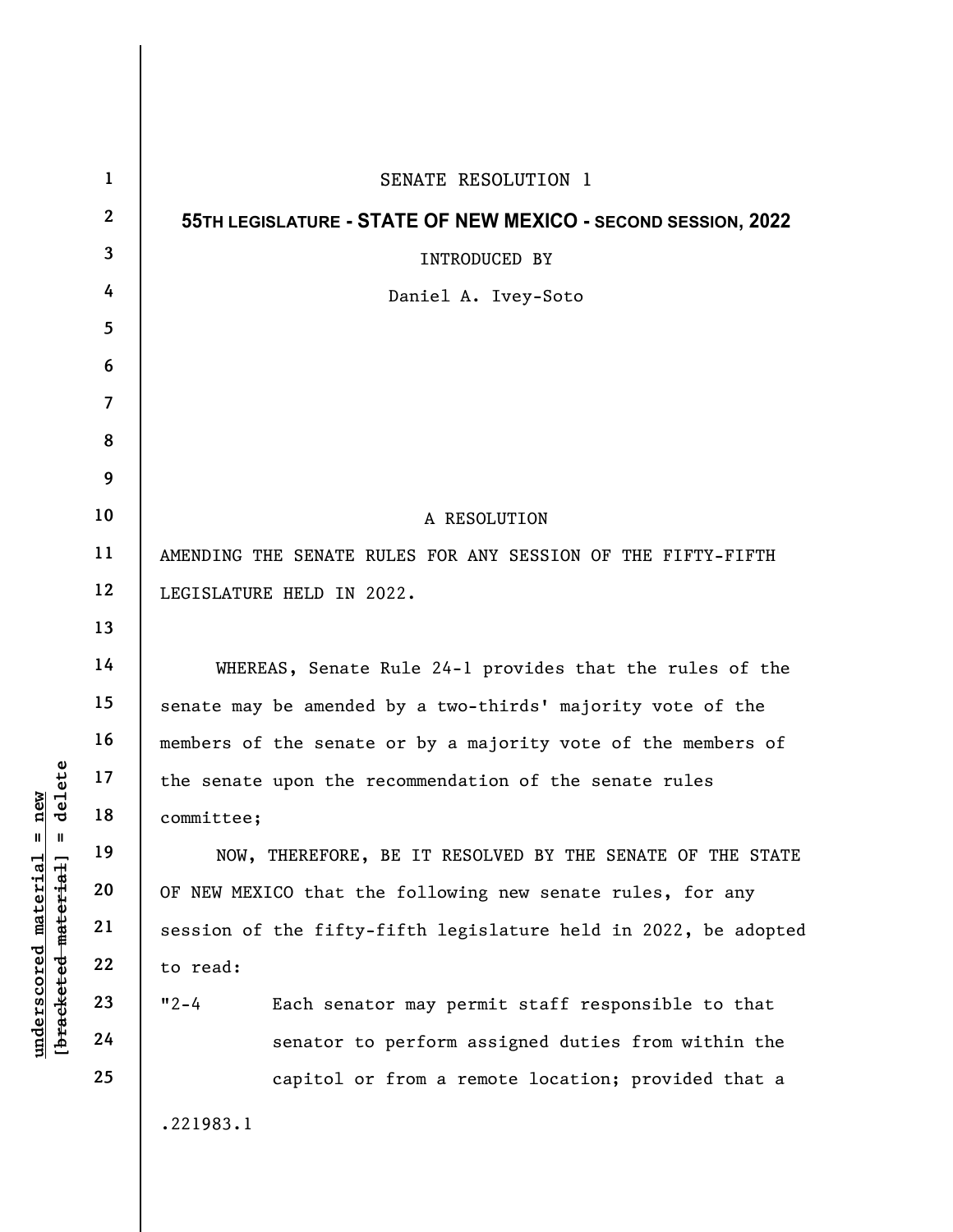underscored material material material present by<br>  $\begin{array}{ccc}\n\text{equation: } & \text{if } 19 \\
\text{equation: } & \text{if } 19 \\
\text{equation: } & \text{if } 20 \\
\text{equation: } & \text{if } 22 \\
\text{equation: } & \text{if } 24 \\
\end{array}$ 1 2 3 4 5 6 7 8 9 10 11 12 13 14 15 16 17 18 19 20 21 22 23 24 25 staff member required to isolate in accordance with federal centers for disease control and prevention guidelines shall follow those guidelines."; and "7-1-1 A senator shall be considered to be present and in attendance for the purposes of establishing a quorum, doing business or voting during a floor session if the member is physically present or participating by simultaneous, remote electronic means, from within the capitol, as verified by the sergeant at arms."; and "7-1-2 A senator shall be considered to be present and in attendance for the purposes of establishing a quorum, doing business or voting during standing committee meetings if the member is physically present or participating by simultaneous, remote electronic means and is visually present, or if participating by telephone, is confirmed to be present by voice, as confirmed by the committee chair, whether or not the member is within the capitol."; and "7-1-3 A senator who is required to isolate or quarantine as directed by the federal centers for disease control and prevention may continue to participate via simultaneous, remote electronic means from outside the capitol. A senator with a medical

.221983.1

 $- 2 -$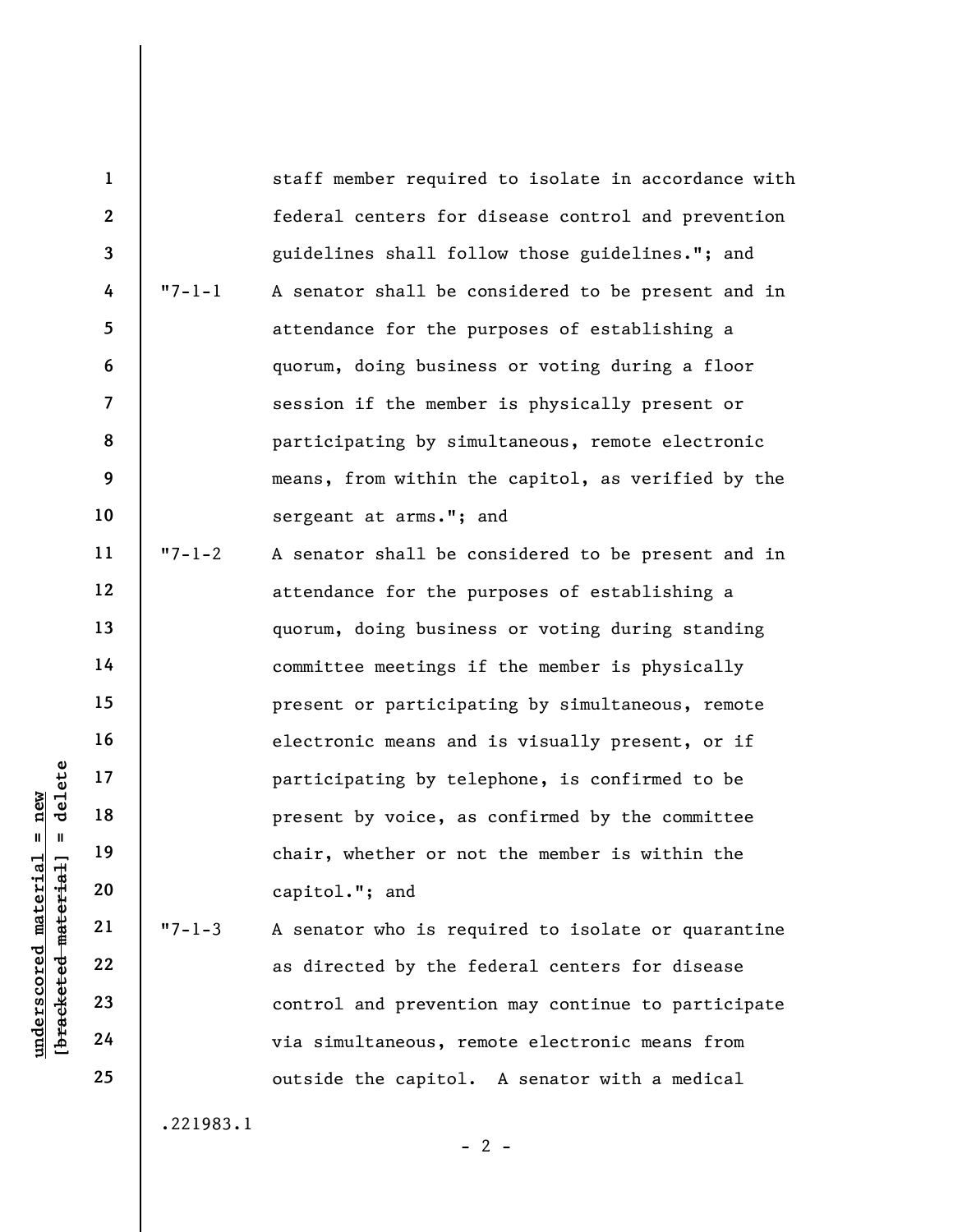condition that classifies the senator as having high risk for mortality from severe acute respiratory syndrome coronavirus 2, as defined by the federal centers for disease control and prevention, may participate via simultaneous, remote electronic means from outside the capitol upon providing to the senator's respective floor leader or the president pro tempore documentation from a physician, nurse practitioner or other advanced practice medical professional licensed in New Mexico verifying the underlying condition. In the event of a call of the senate, members permitted to participate remotely from outside the capitol shall be excused from the call."; and

underscored material material material material material of the set of committed material corrections of committed the correction of committed the correction of committed to discipling the contract of committed and contrac 15 16 17 18 19 20 21 22 23 24 25 "7-19 Members of the senate, staff, employees and guests shall wear face masks or respirators, as recommended by the federal centers for disease control and prevention, covering the mouth and nose when physically present in the senate chamber, galleries, lobby, senate committee rooms and rooms connected therewith. Failure to do so shall constitute a violation of these rules, and violators are subject to disciplinary action and removal from the chamber or committee room. A senator who is not compliant with this rule in the senate chamber or committee

.221983.1

1

2

3

4

5

6

7

8

9

10

11

12

13

14

 $-3 -$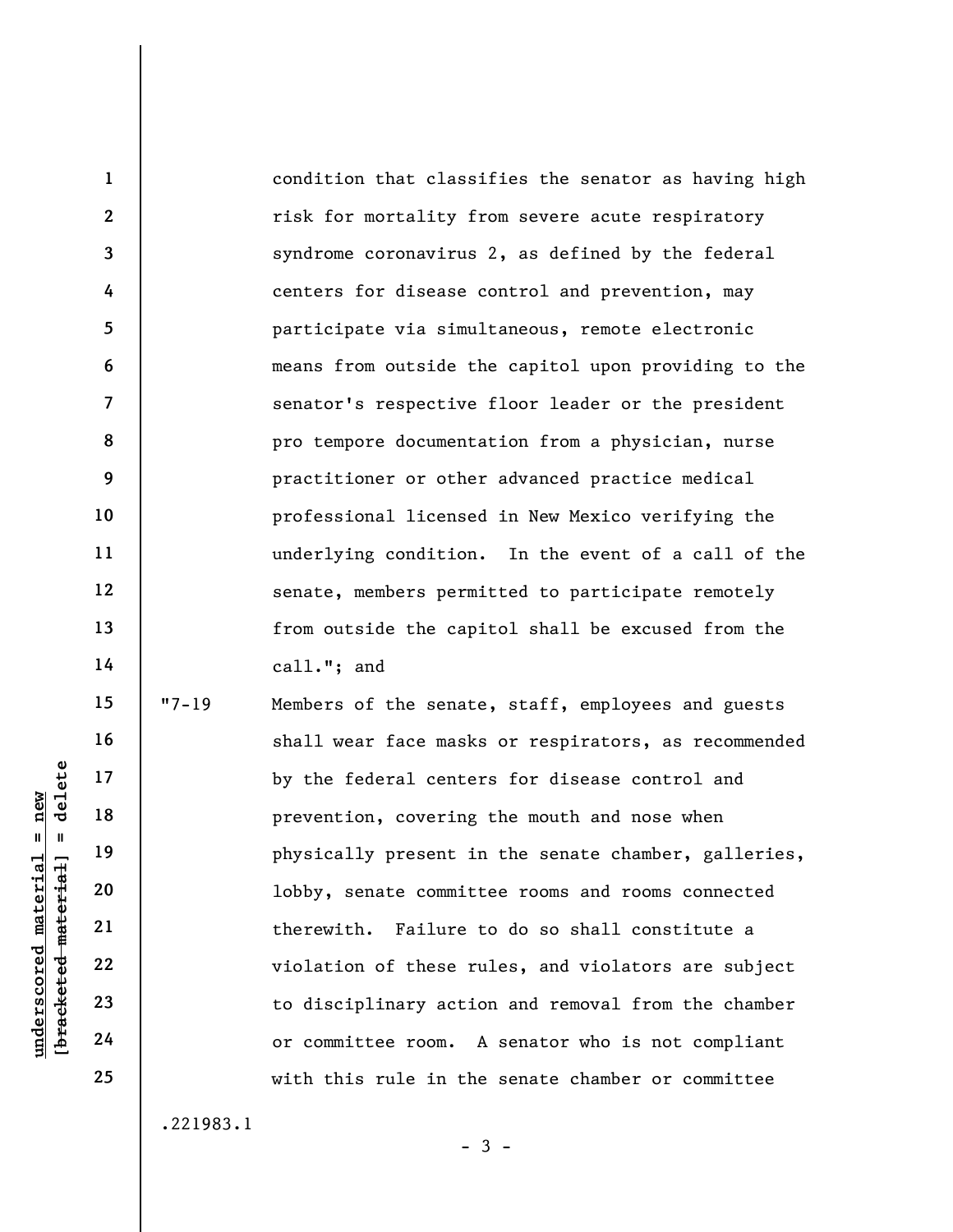room may participate remotely from the member's office."; and

3 4 5 6 7 8 9 10 11 12 13 14 "7-20 Legislators participating via simultaneous, remote electronic means on the senate floor in any senate standing committee shall be visually present. A legislator who is not visually present when called upon shall be listed as absent, unless excused. No legislator shall be logged in to a senate committee while simultaneously logged in or present in any other legislative committee meeting or floor session, nor shall a senator be simultaneously logged in to be present on the senate floor and in a senate committee."; and "9-5-9 Meetings shall be staffed by one or more hosts to

underscored material material speech of the speech of the speech of the speech of the speech of the speech of the speech of the speech of the speech of the speech of the speech of the speech of the speech of the speech of 15 16 17 18 19 20 21 22 facilitate and allow participation by the committee members, expert witnesses and the public. The chair, in consultation with the ranking member, may determine the duration of public comment allowed. Each standing committee may also receive public comment by email."; and "22-3 Courtesy memorials and certificates shall not be read aloud on the senate floor."; and

"23-14 The president pro tempore may set occupancy limits for any of the space occupied by senate committees and may reassign committee rooms and the senate

.221983.1

- 4 -

23

24

25

1

2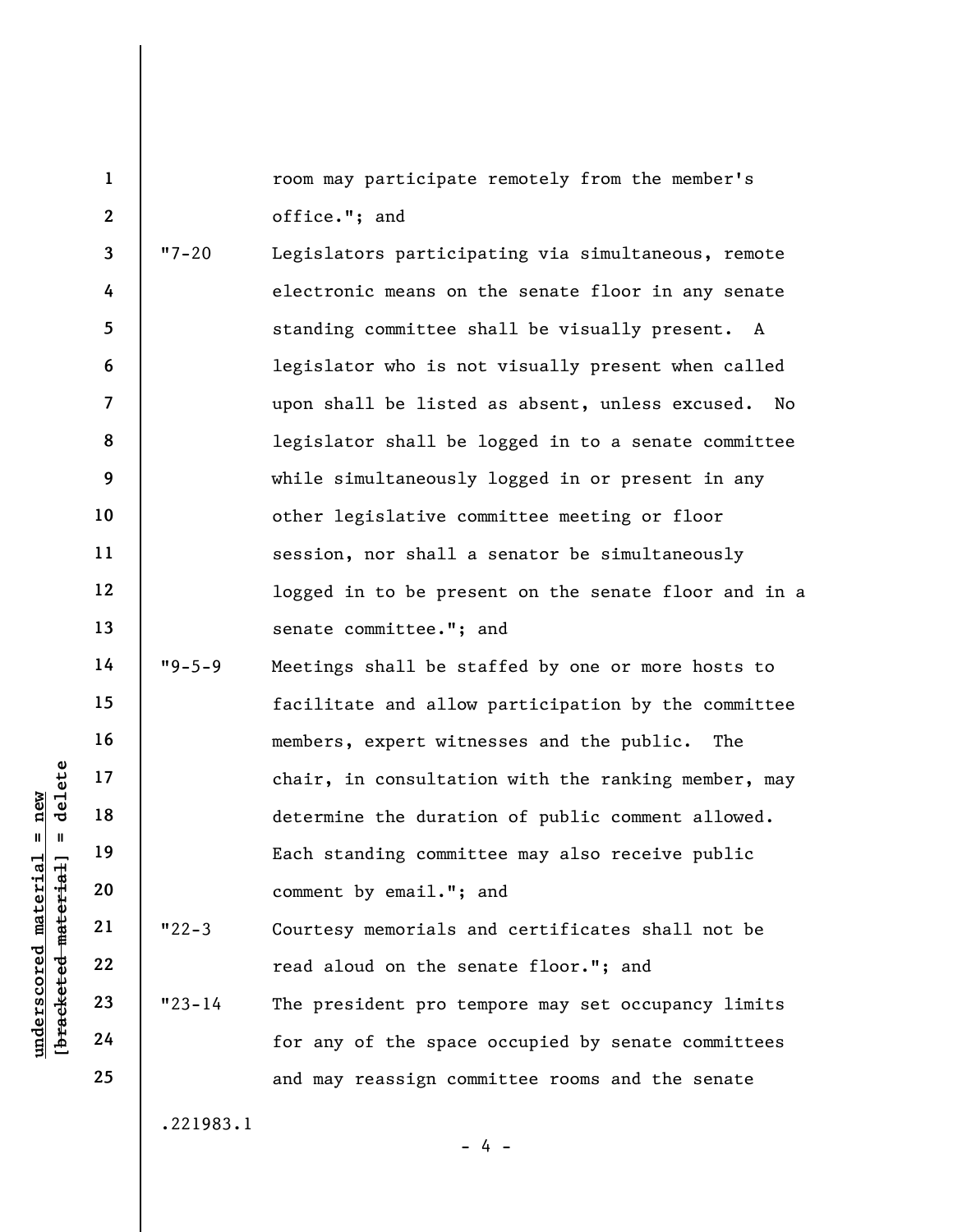underscored material material material material material species of the committees of the control material material material control member of the change of the change of the change of  $\frac{1}{2}$  and  $\frac{1}{2}$  and  $\frac{1}{2}$ 1 2 3 4 5 6 7 8 9 10 11 12 13 14 15 16 17 18 19 20 21 22 23 24 25 floor as necessary to enable sufficient social distancing for members, staff and the public."; and "24-3 In the event of a public health emergency while the senate is in session, the senate shall adhere to health guidelines as outlined by the federal centers for disease control and prevention and as maintained on the state legislature's website for the senate when the senate is in session."; and BE IT FURTHER RESOLVED that the following senate rules be amended to read: "7-18 Members of the senate shall dress in business attire befitting the decorum of the senate and the wearing of bolo ties shall be permitted, regardless of whether the member is participating in person or via simultaneous, remote electronic means. All persons permitted access to the floor of the senate shall be held to the same standard."; and "9-1-2 In appointing the standing committees, the committees' committee shall designate the [chairman] chair, vice [chairman] chair and the ranking member who shall be a member of the committee [who is not a member of the chairman's political party] and who does not hold a leadership position in either caucus or the chamber. The ranking member of a standing committee shall not be of the same political party

.221983.1

 $- 5 -$